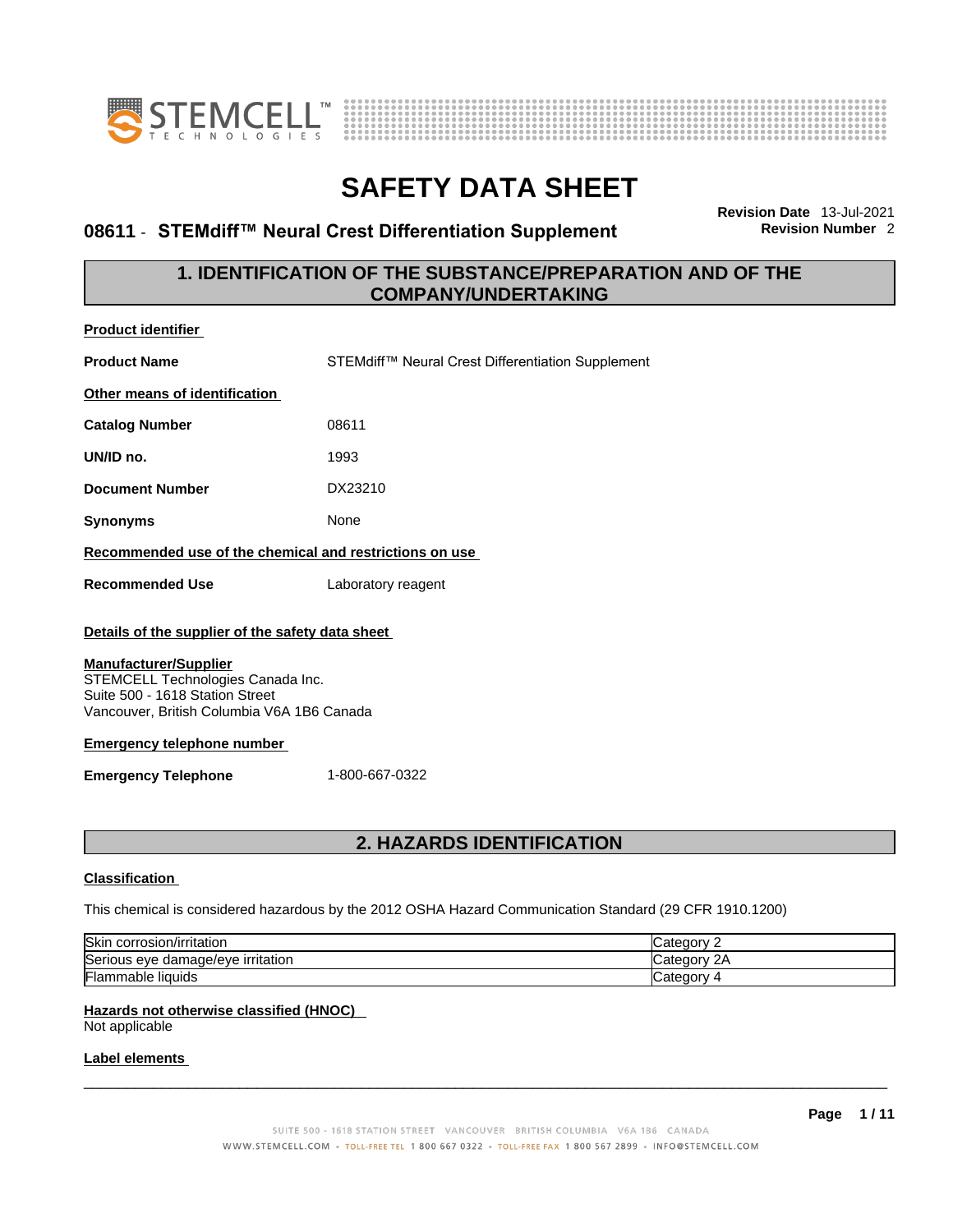



# \_\_\_\_\_\_\_\_\_\_\_\_\_\_\_\_\_\_\_\_\_\_\_\_\_\_\_\_\_\_\_\_\_\_\_\_\_\_\_\_\_\_\_\_\_\_\_\_\_\_\_\_\_\_\_\_\_\_\_\_\_\_\_\_\_\_\_\_\_\_\_\_\_\_\_\_\_\_\_\_\_\_\_\_\_\_\_\_\_\_\_\_\_ **Revision Date** 13-Jul-2021 **08611** - **STEMdiff™ Neural Crest Differentiation Supplement Revision Number** 2



### **Precautionary Statements - Prevention**

Wash face, hands and any exposed skin thoroughly after handling Keep away from flames and hot surfaces. - No smoking Wear protective gloves/eye protection/face protection

IF IN EYES: Rinse cautiously with water for several minutes. Remove contact lenses, if present and easy to do. Continue rinsing If eye irritation persists: Get medical advice/attention IF ON SKIN: Wash with plenty of water and soap If skin irritation occurs: Get medical advice/attention Take off contaminated clothing and wash it before reuse In case of fire: Use CO2, dry chemical, or foam to extinguish

## **Precautionary Statements - Storage**

Store in a well-ventilated place. Keep cool

## **Precautionary Statements - Disposal**

Dispose of contents/container to an approved waste disposal plant

### **Other Information**

Not applicable

**Unknown acute toxicity** 9.98E-06 % of the mixture consists of ingredient(s) of unknown toxicity 9.98E-06 % of the mixture consists of ingredient(s) of unknown acute oral toxicity

- $9.98E-06$  % of the mixture consists of ingredient(s) of unknown acute dermal toxicity
- 
- 9.98E-06 % of the mixture consists of ingredient(s) of unknown acute inhalation toxicity (gas)
- 9.98E-06 % of the mixture consists of ingredient(s) of unknown acute inhalation toxicity (vapor)

9.98E-06 % of the mixture consists of ingredient(s) of unknown acute inhalation toxicity (dust/mist)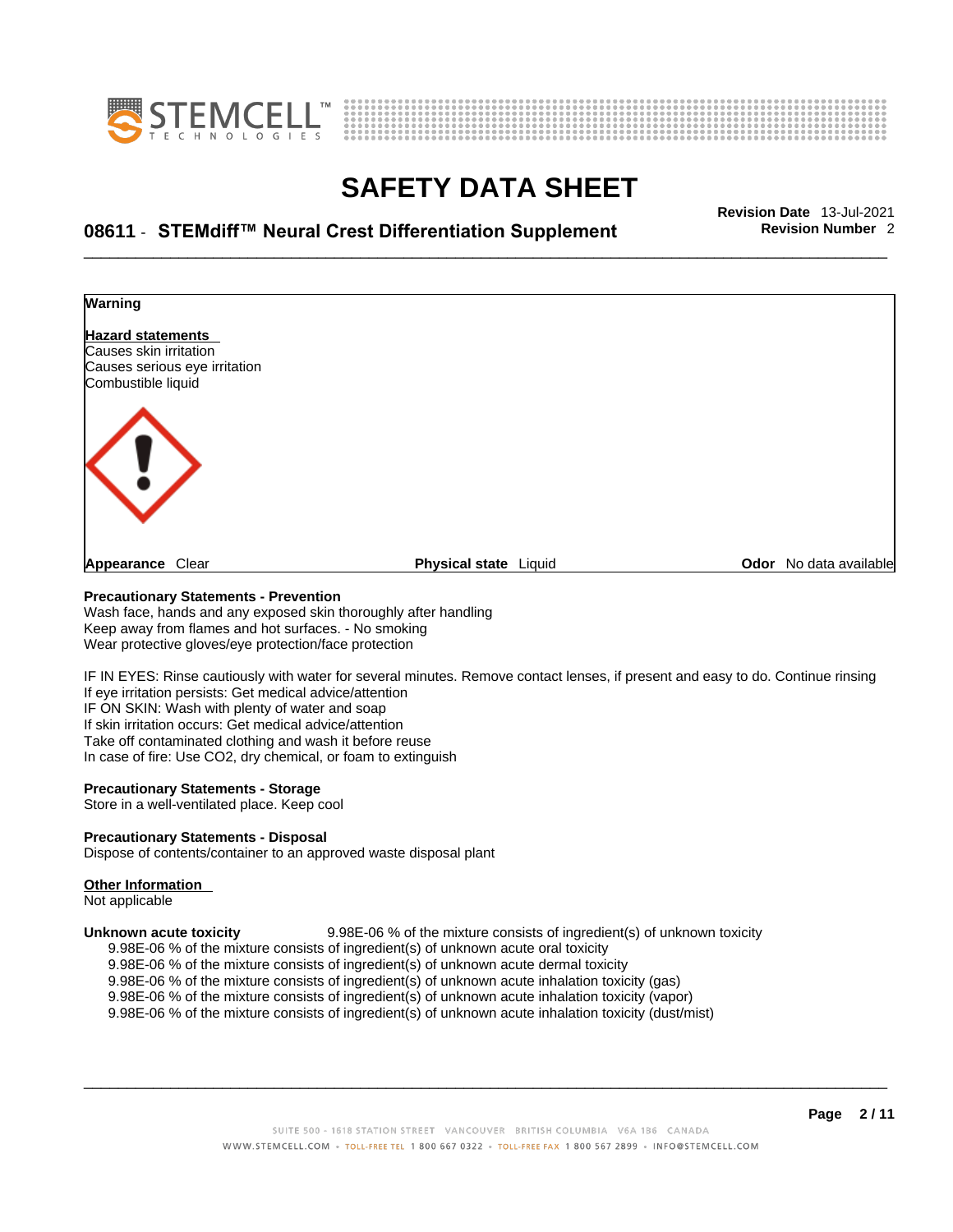



# \_\_\_\_\_\_\_\_\_\_\_\_\_\_\_\_\_\_\_\_\_\_\_\_\_\_\_\_\_\_\_\_\_\_\_\_\_\_\_\_\_\_\_\_\_\_\_\_\_\_\_\_\_\_\_\_\_\_\_\_\_\_\_\_\_\_\_\_\_\_\_\_\_\_\_\_\_\_\_\_\_\_\_\_\_\_\_\_\_\_\_\_\_ **Revision Date** 13-Jul-2021 **08611** - **STEMdiff™ Neural Crest Differentiation Supplement Revision Number** 2

# **3. COMPOSITION/INFORMATION ON INGREDIENTS**

## **Substance**

Not applicable.

## **Mixture**

| າເcal name<br>--<br>$\cdots$ | S NO.<br>UAO                | Weight-%  |
|------------------------------|-----------------------------|-----------|
| sultoxide<br>dimethyl        | cο.<br>~-<br>. .<br>ა7-ხŏ-″ | റ<br>ت ت∼ |

\*The exact percentage (concentration) of composition has been withheld as a trade secret.

|                                                             | <b>4. FIRST AID MEASURES</b>                                                                                                                                                                                                                                                                 |  |  |
|-------------------------------------------------------------|----------------------------------------------------------------------------------------------------------------------------------------------------------------------------------------------------------------------------------------------------------------------------------------------|--|--|
| Description of first aid measures                           |                                                                                                                                                                                                                                                                                              |  |  |
| <b>General advice</b>                                       | Show this safety data sheet to the doctor in attendance.                                                                                                                                                                                                                                     |  |  |
| <b>Inhalation</b>                                           | Get medical attention immediately if symptoms occur. Remove to fresh air.                                                                                                                                                                                                                    |  |  |
| Eye contact                                                 | Rinse immediately with plenty of water, also under the eyelids, for at least 15 minutes.<br>Remove contact lenses, if present and easy to do. Continue rinsing. Keep eye wide open<br>while rinsing. Do not rub affected area. Get medical attention if irritation develops and<br>persists. |  |  |
| <b>Skin contact</b>                                         | Wash off immediately with soap and plenty of water while removing all contaminated<br>clothes and shoes. Get medical attention if irritation develops and persists.                                                                                                                          |  |  |
| Ingestion                                                   | Clean mouth with water and drink afterwards plenty of water. Never give anything by mouth<br>to an unconscious person. Do NOT induce vomiting. Call a physician.                                                                                                                             |  |  |
| Self-protection of the first aider                          | Remove all sources of ignition. Ensure that medical personnel are aware of the material(s)<br>involved, take precautions to protect themselves and prevent spread of contamination.<br>Avoid contact with skin, eyes or clothing. Wear personal protective clothing (see section 8).         |  |  |
| Most important symptoms and effects, both acute and delayed |                                                                                                                                                                                                                                                                                              |  |  |
| <b>Symptoms</b>                                             | Burning sensation.                                                                                                                                                                                                                                                                           |  |  |
|                                                             | Indication of any immediate medical attention and special treatment needed                                                                                                                                                                                                                   |  |  |
| Note to physicians                                          | Treat symptomatically.                                                                                                                                                                                                                                                                       |  |  |
|                                                             |                                                                                                                                                                                                                                                                                              |  |  |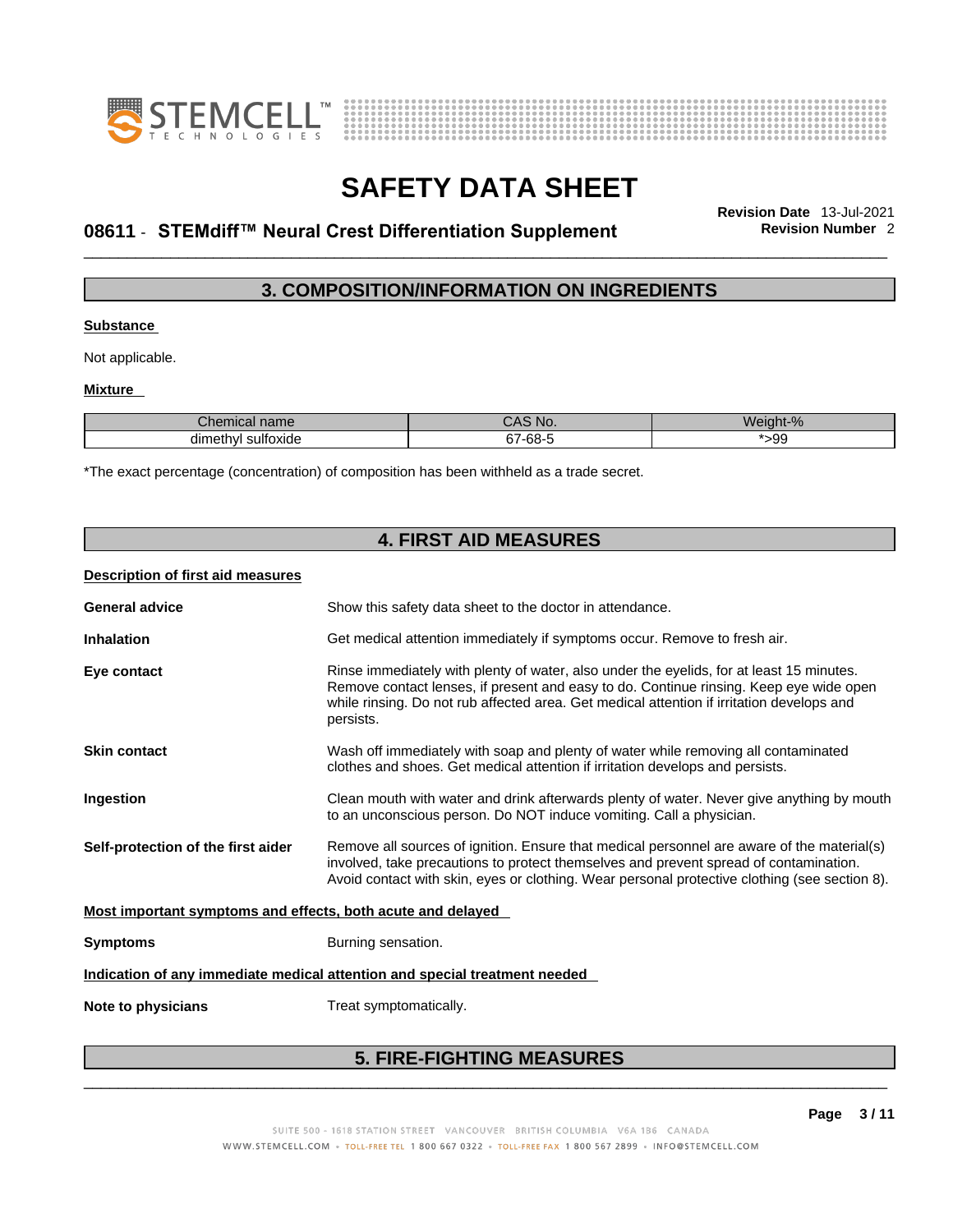



# \_\_\_\_\_\_\_\_\_\_\_\_\_\_\_\_\_\_\_\_\_\_\_\_\_\_\_\_\_\_\_\_\_\_\_\_\_\_\_\_\_\_\_\_\_\_\_\_\_\_\_\_\_\_\_\_\_\_\_\_\_\_\_\_\_\_\_\_\_\_\_\_\_\_\_\_\_\_\_\_\_\_\_\_\_\_\_\_\_\_\_\_\_ **Revision Date** 13-Jul-2021 **08611** - **STEMdiff™ Neural Crest Differentiation Supplement Revision Number** 2

| <b>Suitable Extinguishing Media</b>                                                                              | Dry chemical. Carbon dioxide (CO2). Water spray. Alcohol resistant foam.                                                              |
|------------------------------------------------------------------------------------------------------------------|---------------------------------------------------------------------------------------------------------------------------------------|
| Unsuitable extinguishing media                                                                                   | CAUTION: Use of water spray when fighting fire may be inefficient.                                                                    |
| Specific hazards arising from the<br>chemical                                                                    | Keep product and empty container away from heat and sources of ignition. In the event of<br>fire, cool tanks with water spray.        |
| <b>Explosion data</b><br><b>Sensitivity to Mechanical Impact None.</b><br><b>Sensitivity to Static Discharge</b> | Yes.                                                                                                                                  |
| Special protective equipment for<br>fire-fighters                                                                | Firefighters should wear self-contained breathing apparatus and full firefighting turnout<br>gear. Use personal protection equipment. |

# **6. ACCIDENTAL RELEASE MEASURES**

## **Personal precautions, protective equipment and emergency procedures**

| <b>Personal precautions</b>                          | Evacuate personnel to safe areas. See section 8 for more information. Take precautionary<br>measures against static discharges. Do not touch or walk through spilled material. Ensure<br>adequate ventilation. Avoid contact with skin, eyes or clothing. Use personal protective<br>equipment as required. |  |
|------------------------------------------------------|-------------------------------------------------------------------------------------------------------------------------------------------------------------------------------------------------------------------------------------------------------------------------------------------------------------|--|
| <b>Other Information</b>                             | Refer to protective measures listed in Sections 7 and 8.                                                                                                                                                                                                                                                    |  |
| <b>Environmental precautions</b>                     |                                                                                                                                                                                                                                                                                                             |  |
| <b>Environmental precautions</b>                     | Refer to protective measures listed in Sections 7 and 8. Prevent further leakage or spillage<br>if safe to do so.                                                                                                                                                                                           |  |
| Methods and material for containment and cleaning up |                                                                                                                                                                                                                                                                                                             |  |
| <b>Methods for containment</b>                       | Stop leak if you can do it without risk. Do not touch or walk through spilled material. Dike far<br>ahead of liquid spill for later disposal.                                                                                                                                                               |  |
| Methods for cleaning up                              | Take precautionary measures against static discharges. Dam up. Soak up with inert<br>absorbent material. Pick up and transfer to properly labeled containers.                                                                                                                                               |  |
| Prevention of secondary hazards                      | Clean contaminated objects and areas thoroughly observing environmental regulations.                                                                                                                                                                                                                        |  |

# **7. HANDLING AND STORAGE**

**Precautions for safe handling**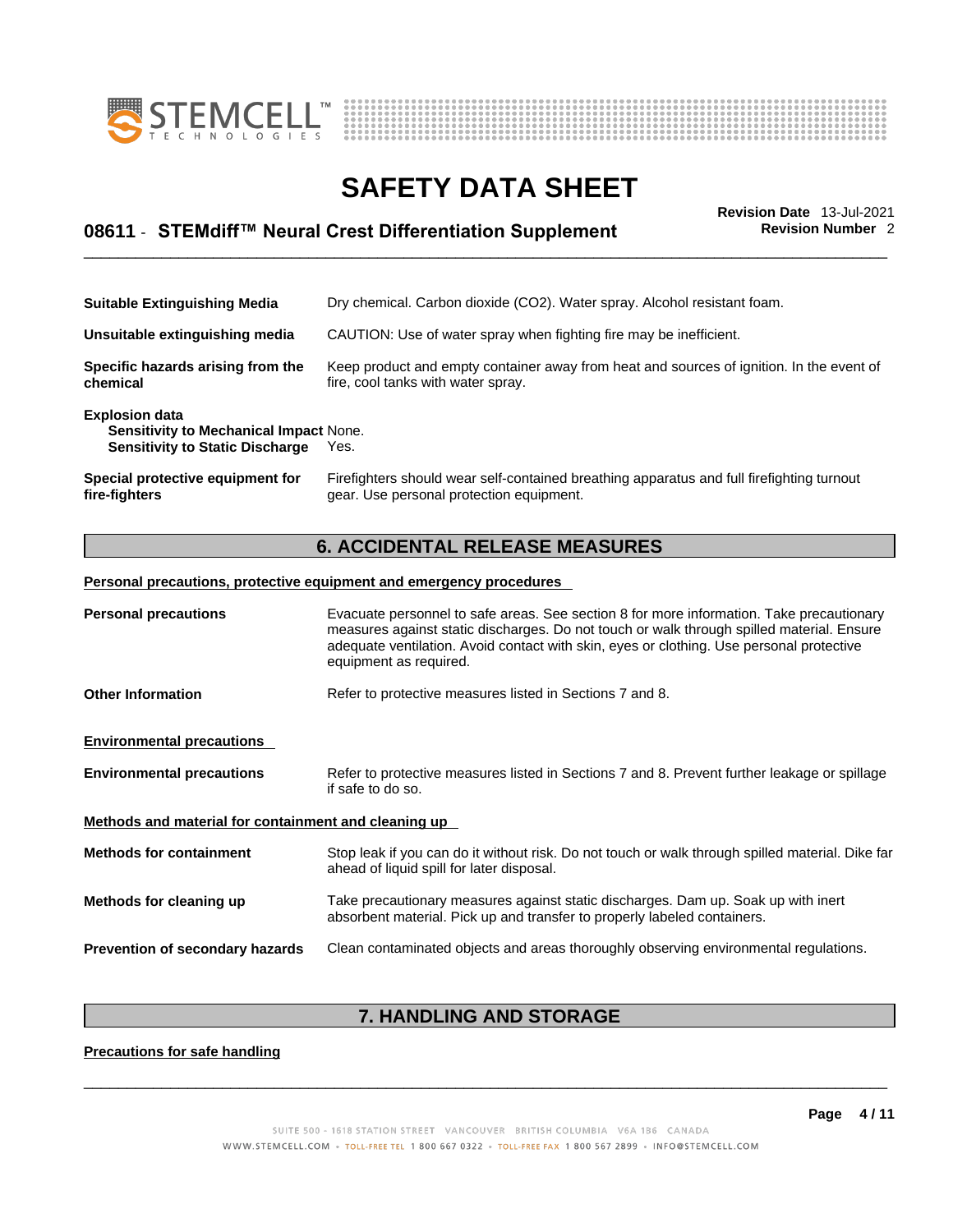



# \_\_\_\_\_\_\_\_\_\_\_\_\_\_\_\_\_\_\_\_\_\_\_\_\_\_\_\_\_\_\_\_\_\_\_\_\_\_\_\_\_\_\_\_\_\_\_\_\_\_\_\_\_\_\_\_\_\_\_\_\_\_\_\_\_\_\_\_\_\_\_\_\_\_\_\_\_\_\_\_\_\_\_\_\_\_\_\_\_\_\_\_\_ **Revision Date** 13-Jul-2021 **08611** - **STEMdiff™ Neural Crest Differentiation Supplement Revision Number** 2

**Advice on safe handling** Use personal protection equipment.Do not breathe vapor or mist. Keep away from heat, hot surfaces, sparks, open flames and other ignition sources. No smoking. Take precautionary measures against static discharges. Use with local exhaust ventilation. Take off contaminated clothing and wash before reuse. Handle in accordance with good industrial hygiene and safety practice. Avoid contact with skin, eyes or clothing. Do not eat, drink or smoke when using this product.

## **Conditions for safe storage, including any incompatibilities**

**Storage Conditions** Keep away from heat, sparks, flame and other sources of ignition (i.e., pilot lights, electric motors and static electricity). Keep in properly labeled containers. Store in accordance with the particular national regulations. Store in accordance with local regulations. Store in accordance with information listed on the Product Information Sheet (PIS).

## **8. EXPOSURE CONTROLS/PERSONAL PROTECTION**

## **Control parameters**

**Exposure Limits** The following ingredients are the only ingredients of the product above the cut-off level (or level that contributes to the hazard classification of the mixture) which have an exposure limit applicable in the region for which this safety data sheet is intended or other recommended limit. At this time, the other relevant constituents have no known exposure limits from the sources listed here.

### **Appropriate engineering controls**

| <b>Engineering controls</b> | Showers              |  |
|-----------------------------|----------------------|--|
|                             | Eyewash stations     |  |
|                             | Ventilation systems. |  |

**Individual protection measures, such as personal protective equipment Eye/face protection** Tight sealing safety goggles. **Hand protection Impervious gloves. Wear suitable gloves. Skin and body protection** Long sleeved clothing. Wear suitable protective clothing. **Respiratory protection** No protective equipment is needed under normal use conditions. If exposure limits are exceeded or irritation is experienced, ventilation and evacuation may be required. **General hygiene considerations** Contaminated work clothing should not be allowed outof the workplace. Regular cleaning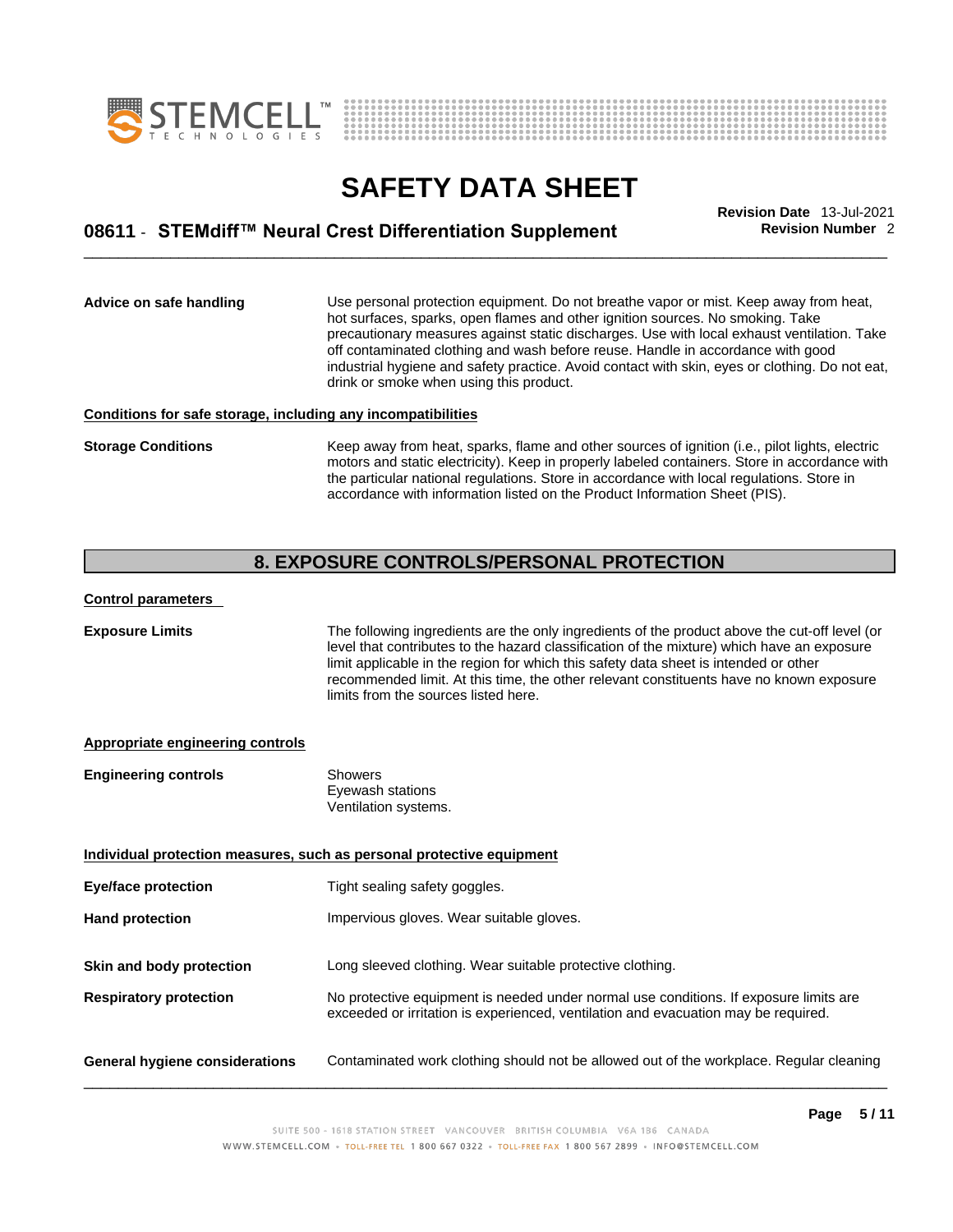



# \_\_\_\_\_\_\_\_\_\_\_\_\_\_\_\_\_\_\_\_\_\_\_\_\_\_\_\_\_\_\_\_\_\_\_\_\_\_\_\_\_\_\_\_\_\_\_\_\_\_\_\_\_\_\_\_\_\_\_\_\_\_\_\_\_\_\_\_\_\_\_\_\_\_\_\_\_\_\_\_\_\_\_\_\_\_\_\_\_\_\_\_\_ **Revision Date** 13-Jul-2021 **08611** - **STEMdiff™ Neural Crest Differentiation Supplement Revision Number** 2

of equipment, work area and clothing is recommended. Wash hands before breaks and immediately after handling the product. Avoid contact with skin, eyes or clothing. Wear suitable gloves and eye/face protection. Do not eat, drink or smoke when using this product.

## **9. PHYSICAL AND CHEMICAL PROPERTIES**

### **Information on basic physical and chemical properties**

**Physical state** Liquid<br> **Appearance** Clear **Appearance Color Color Color Color Color Color Color No** data available **Odor Odor threshold** No data available

**Explosive properties**<br> **Oxidizing properties**<br> **Oxidizing properties**<br> **No information available Oxidizing properties Property Construction Construction Construction Values Method Property Remarks • Method pH and Mone Known Melting point / freezing point** No data available None known<br> **Boiling point / boiling range** No data available None known **Boiling point / boiling range Flash point COLLET 189 °C** / 189 °F<br> **Evaporation rate No data available Evaporation rate Conservential School** None and None known<br> **Flammability (solid. gas)** No data available **None known** None known **Flammability (solid, gas)** No data available None known<br> **Flammability Limit in Air** None Known **Flammability Limit in Air Upper flammability limit:** No data available **Lower flammability limit:** No data available **Vapor pressure** 1980 Control No data available 1980 None known<br> **Vapor density** 1980 No data available 1980 None known **Vapor density Relative density No data available None known Water solubility** No data available None known **Solubility in other solvents** No data available None known<br> **Partition coefficient** No data available None known **Partition coefficient**<br> **Autoignition temperature**<br>
No data available None None known<br>
None known **Autoignition temperature** No data available<br> **Decomposition temperature** No data available **Decomposition temperature** No data available None None known **Kinematic viscosity No data available None known Dynamic viscosity** No data available

**Other Information Bulk density No information available** 

**Odor** No data available

**Prodata available None known None known**<br>No data available None known

**Softening point** No information available **Molecular weight** No information available **Molecular formula** No information available **VOC Content (%)** No information available **Liquid Density** No information available

None known

## **10. STABILITY AND REACTIVITY**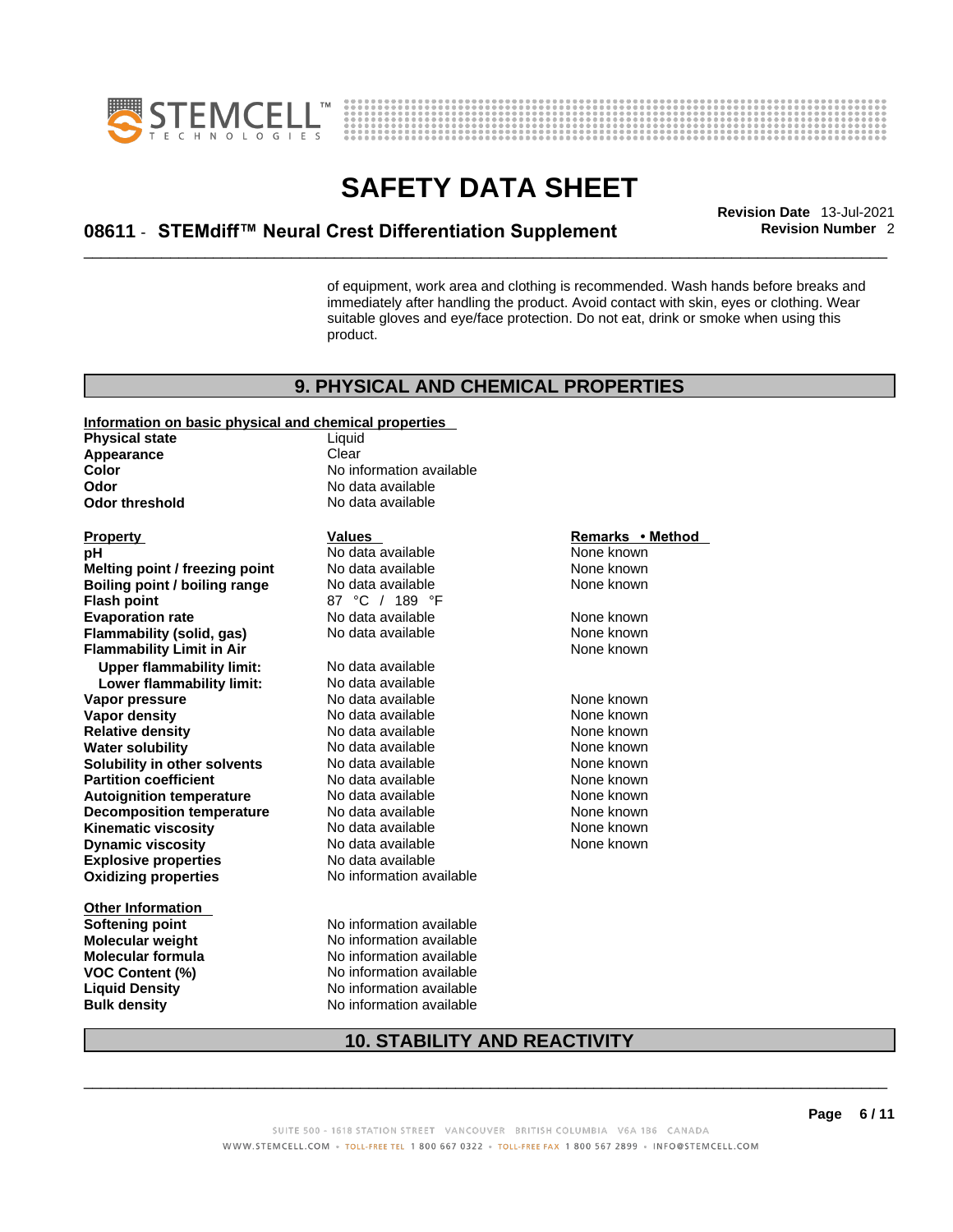



# \_\_\_\_\_\_\_\_\_\_\_\_\_\_\_\_\_\_\_\_\_\_\_\_\_\_\_\_\_\_\_\_\_\_\_\_\_\_\_\_\_\_\_\_\_\_\_\_\_\_\_\_\_\_\_\_\_\_\_\_\_\_\_\_\_\_\_\_\_\_\_\_\_\_\_\_\_\_\_\_\_\_\_\_\_\_\_\_\_\_\_\_\_ **Revision Date** 13-Jul-2021 **08611** - **STEMdiff™ Neural Crest Differentiation Supplement Revision Number** 2

| No information available.                                                                             |
|-------------------------------------------------------------------------------------------------------|
| Stable under normal conditions.                                                                       |
| No information available.                                                                             |
| Heat, flames and sparks.                                                                              |
| Acid chlorides. Phosphorus halides. Strong acids. Strong oxidizing agents. Strong reducing<br>agents. |
|                                                                                                       |

**Hazardous decomposition products** Carbon oxides. Sulfur oxides.

# **11. TOXICOLOGICAL INFORMATION**

## **Information on likely routes of exposure**

### **Product Information**

| <b>Inhalation</b>                                                                    | Specific test data for the substance or mixture is not available. May cause irritation of<br>respiratory tract.                                      |  |  |  |
|--------------------------------------------------------------------------------------|------------------------------------------------------------------------------------------------------------------------------------------------------|--|--|--|
| Eye contact                                                                          | Irritating to eyes. Specific test data for the substance or mixture is not available. Causes<br>serious eye irritation. (based on components).       |  |  |  |
| <b>Skin contact</b>                                                                  | Causes skin irritation. (based on components). Specific test data for the substance or<br>mixture is not available.                                  |  |  |  |
| <b>Ingestion</b>                                                                     | Specific test data for the substance or mixture is not available. Ingestion may cause<br>gastrointestinal irritation, nausea, vomiting and diarrhea. |  |  |  |
|                                                                                      | Symptoms related to the physical, chemical and toxicological characteristics                                                                         |  |  |  |
| <b>Symptoms</b>                                                                      | Redness. May cause redness and tearing of the eyes.                                                                                                  |  |  |  |
| <b>Numerical measures of toxicity</b>                                                |                                                                                                                                                      |  |  |  |
| <b>Acute toxicity</b>                                                                |                                                                                                                                                      |  |  |  |
|                                                                                      | The following values are calculated based on chapter 3.1 of the GHS document                                                                         |  |  |  |
| ATEmix (oral)                                                                        | 14,515.40 mg/kg                                                                                                                                      |  |  |  |
| ATEmix (dermal)                                                                      | 40,042.60 mg/kg                                                                                                                                      |  |  |  |
| Unknown acute toxicity                                                               | 9.98E-06 % of the mixture consists of ingredient(s) of unknown toxicity                                                                              |  |  |  |
|                                                                                      | 9.98E-06 % of the mixture consists of ingredient(s) of unknown acute oral toxicity                                                                   |  |  |  |
| 9.98E-06 % of the mixture consists of ingredient(s) of unknown acute dermal toxicity |                                                                                                                                                      |  |  |  |
|                                                                                      | 9.98E-06 % of the mixture consists of ingredient(s) of unknown acute inhalation toxicity (gas)                                                       |  |  |  |
|                                                                                      |                                                                                                                                                      |  |  |  |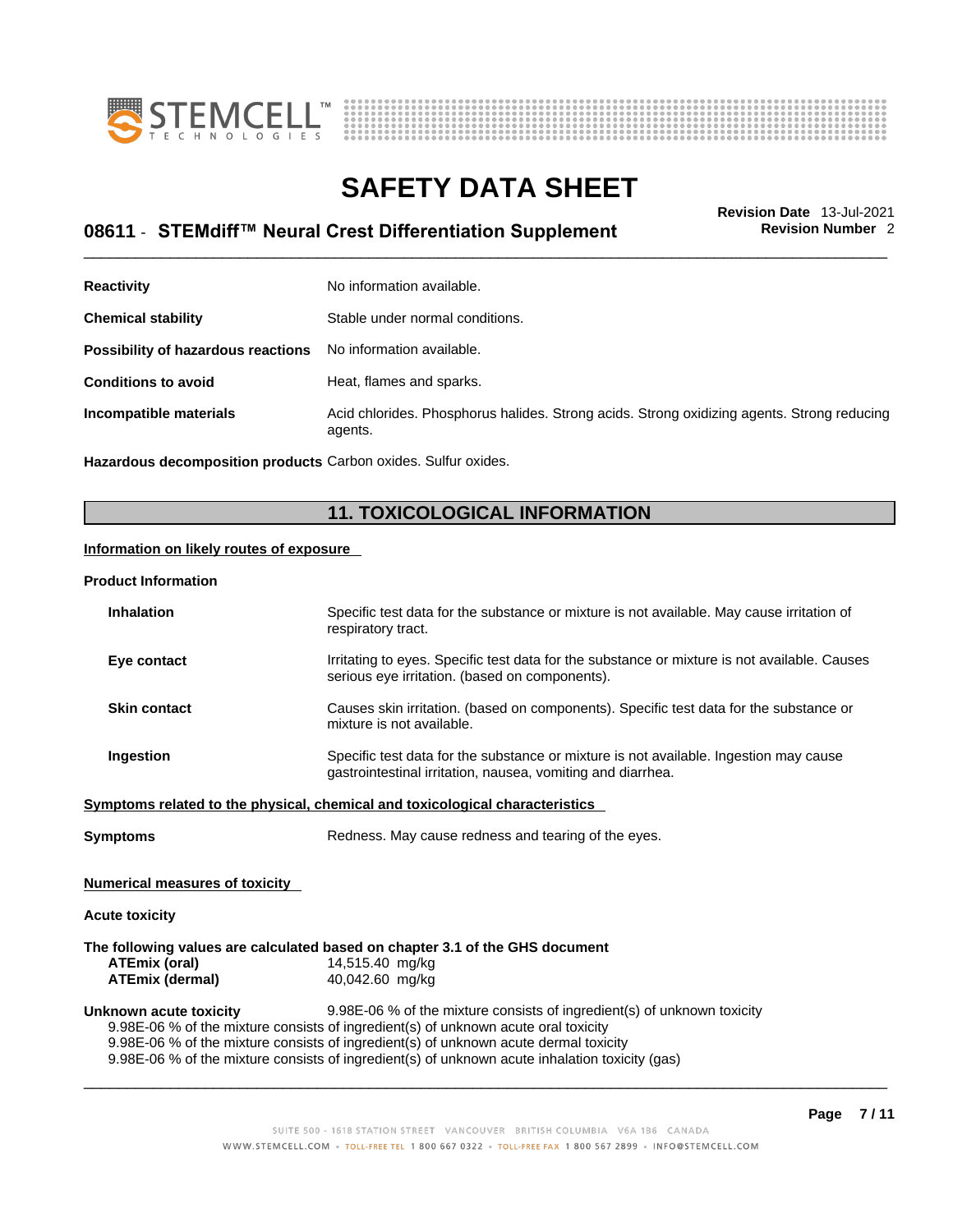



# \_\_\_\_\_\_\_\_\_\_\_\_\_\_\_\_\_\_\_\_\_\_\_\_\_\_\_\_\_\_\_\_\_\_\_\_\_\_\_\_\_\_\_\_\_\_\_\_\_\_\_\_\_\_\_\_\_\_\_\_\_\_\_\_\_\_\_\_\_\_\_\_\_\_\_\_\_\_\_\_\_\_\_\_\_\_\_\_\_\_\_\_\_ **Revision Date** 13-Jul-2021 **08611** - **STEMdiff™ Neural Crest Differentiation Supplement Revision Number** 2

9.98E-06 % of the mixture consists of ingredient(s) of unknown acute inhalation toxicity (vapor) 9.98E-06 % of the mixture consists of ingredient(s) of unknown acute inhalation toxicity (dust/mist) Product Information

| <b>Component Information</b>                                                               |                                                |                                                                             |                         |  |
|--------------------------------------------------------------------------------------------|------------------------------------------------|-----------------------------------------------------------------------------|-------------------------|--|
| Chemical name                                                                              | Oral LD50                                      | Dermal LD50                                                                 | Inhalation LC50         |  |
| dimethyl sulfoxide<br>67-68-5                                                              | $= 14500$ mg/kg (Rat)<br>$= 28300$ mg/kg (Rat) | $= 40$ g/kg (Rat)                                                           | $> 5.33$ mg/L (Rat) 4 h |  |
| Delayed and immediate effects as well as chronic effects from short and long-term exposure |                                                |                                                                             |                         |  |
| <b>Skin corrosion/irritation</b>                                                           |                                                | Classification based on data available for ingredients. Irritating to skin. |                         |  |
| <b>Product Information</b>                                                                 |                                                |                                                                             |                         |  |
| Serious eye damage/eye irritation<br><b>Product Information</b>                            |                                                | Classification based on data available for ingredients. Irritating to eyes. |                         |  |
| Respiratory or skin sensitization<br><b>Product Information</b>                            | No information available.                      |                                                                             |                         |  |
| <b>Germ cell mutagenicity</b><br><b>Product Information</b>                                | No information available.                      |                                                                             |                         |  |
| Carcinogenicity                                                                            | No information available.                      |                                                                             |                         |  |
| <b>Reproductive toxicity</b>                                                               | No information available.                      |                                                                             |                         |  |
|                                                                                            |                                                | <b>Product Information</b>                                                  |                         |  |
| <b>STOT - single exposure</b>                                                              | No information available.                      | <b>Product Information</b>                                                  |                         |  |
| <b>STOT - repeated exposure</b>                                                            | No information available.                      | <b>Product Information</b>                                                  |                         |  |

**Aspiration hazard** No information available.

# **12. ECOLOGICAL INFORMATION**

## **Ecotoxicity**

| <b>Product Information</b> |                       |                        |                          |                       |
|----------------------------|-----------------------|------------------------|--------------------------|-----------------------|
| Chemical name              | Algae/aquatic plants  | <b>Fish</b>            | Toxicity to              | Crustacea             |
|                            |                       |                        | microorganisms           |                       |
| dimethyl sulfoxide         | EC50: 12350 -         | LC50: >40g/L (96h,     | $\overline{\phantom{0}}$ | EC50: =7000mg/L (24h, |
| 67-68-5                    | 25500mg/L (96h,       | Lepomis macrochirus)   |                          | Daphnia species)      |
|                            | Skeletonema costatum) | LC50: 33 - 37g/L (96h, |                          |                       |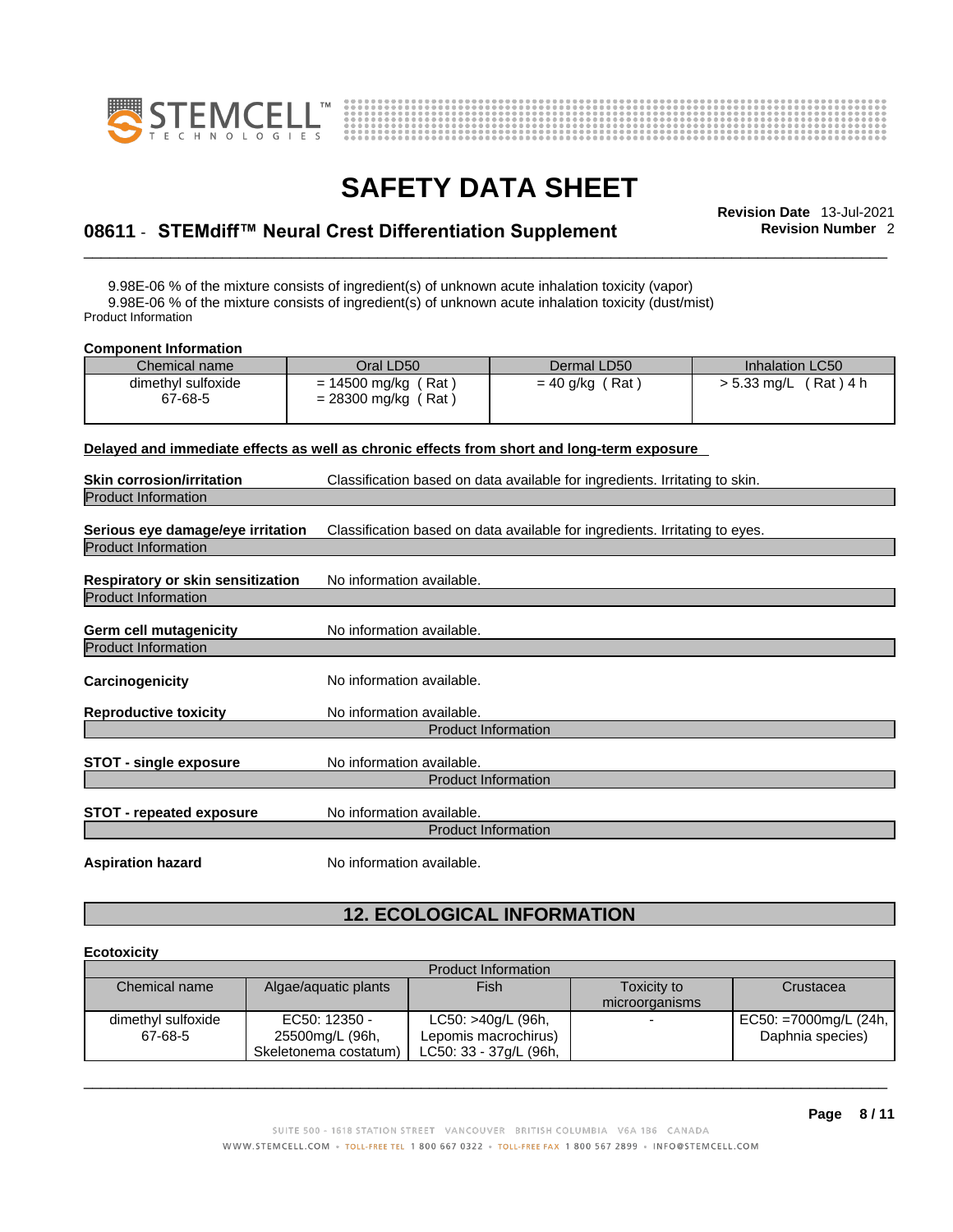



# \_\_\_\_\_\_\_\_\_\_\_\_\_\_\_\_\_\_\_\_\_\_\_\_\_\_\_\_\_\_\_\_\_\_\_\_\_\_\_\_\_\_\_\_\_\_\_\_\_\_\_\_\_\_\_\_\_\_\_\_\_\_\_\_\_\_\_\_\_\_\_\_\_\_\_\_\_\_\_\_\_\_\_\_\_\_\_\_\_\_\_\_\_ **Revision Date** 13-Jul-2021 **08611** - **STEMdiff™ Neural Crest Differentiation Supplement Revision Number** 2

|                                                            | Oncorhynchus mykiss)<br>LC50: =41.7g/L (96h,<br>Cyprinus carpio) LC50:<br>=34000mg/L (96h,<br>Pimephales promelas) |  |  |  |
|------------------------------------------------------------|--------------------------------------------------------------------------------------------------------------------|--|--|--|
| No information available.<br>Persistence and degradability |                                                                                                                    |  |  |  |
| <b>Bioaccumulation</b>                                     | There is no data for this product.                                                                                 |  |  |  |
| <b>Component Information</b>                               |                                                                                                                    |  |  |  |
| Chemical name<br><b>Partition coefficient</b>              |                                                                                                                    |  |  |  |
| dimethyl sulfoxide<br>$-2.03$<br>67-68-5                   |                                                                                                                    |  |  |  |
| No information available.<br>Other adverse effects         |                                                                                                                    |  |  |  |
| <b>13. DISPOSAL CONSIDERATIONS</b>                         |                                                                                                                    |  |  |  |

| Waste treatment methods                |                                                                                                                    |
|----------------------------------------|--------------------------------------------------------------------------------------------------------------------|
| Waste from residues/unused<br>products | Dispose of in accordance with local regulations. Dispose of waste in accordance with<br>environmental legislation. |
| Contaminated packaging                 | Do not reuse empty containers.                                                                                     |

# **14. TRANSPORT INFORMATION**

| <b>DOT</b><br>UN/ID no.<br>Proper shipping name<br><b>Hazard class</b><br><b>Packing Group</b> | 1993<br>Combustible liquid, n.o.s. (Dimethyl sulfoxide)<br><b>NONE</b><br>Ш |
|------------------------------------------------------------------------------------------------|-----------------------------------------------------------------------------|
| <b>TDG</b>                                                                                     | Not regulated                                                               |
| <b>MEX</b>                                                                                     | Not regulated                                                               |
| ICAO (air)                                                                                     | Not regulated                                                               |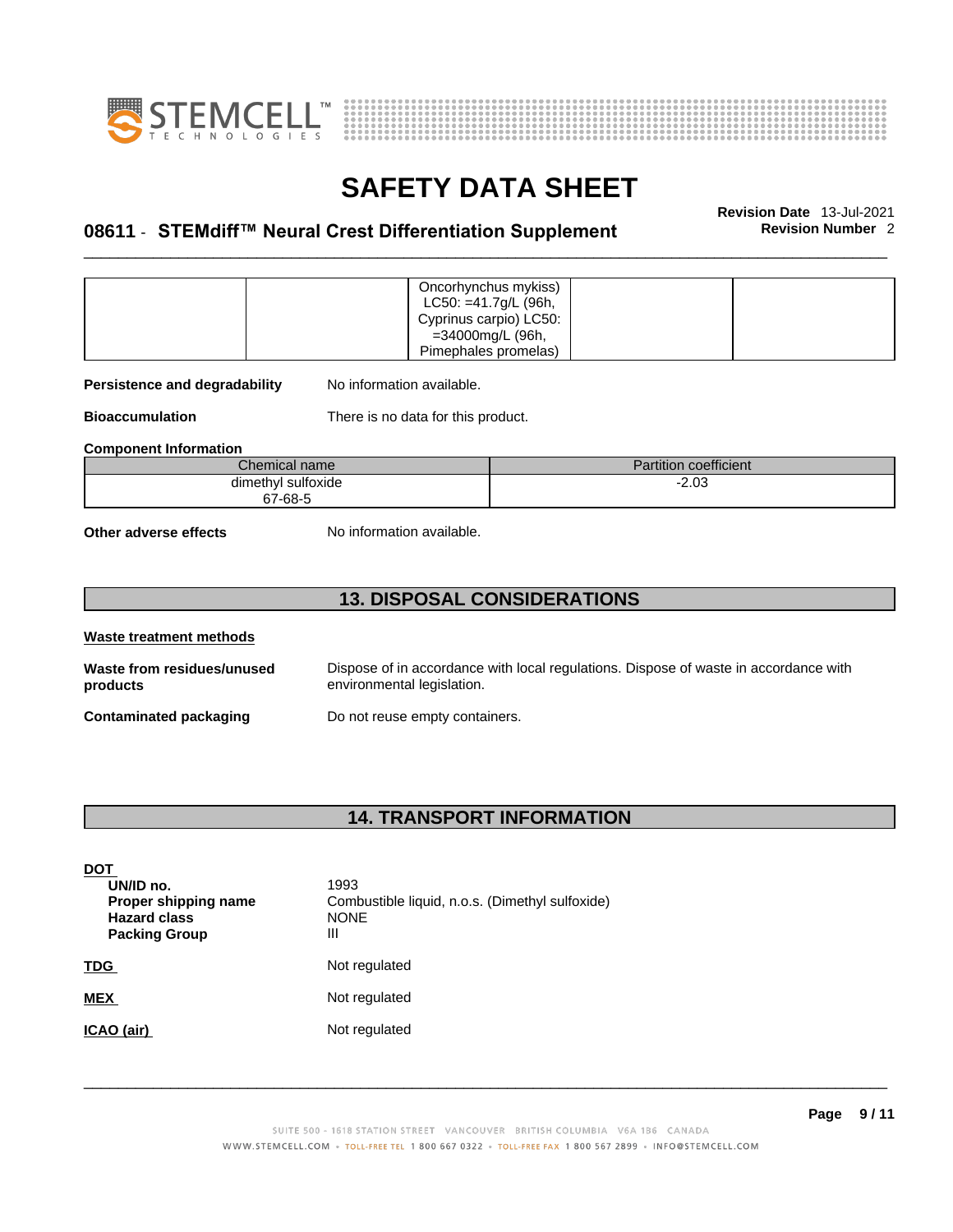



# \_\_\_\_\_\_\_\_\_\_\_\_\_\_\_\_\_\_\_\_\_\_\_\_\_\_\_\_\_\_\_\_\_\_\_\_\_\_\_\_\_\_\_\_\_\_\_\_\_\_\_\_\_\_\_\_\_\_\_\_\_\_\_\_\_\_\_\_\_\_\_\_\_\_\_\_\_\_\_\_\_\_\_\_\_\_\_\_\_\_\_\_\_ **Revision Date** 13-Jul-2021 **08611** - **STEMdiff™ Neural Crest Differentiation Supplement Revision Number** 2

| <u>IATA</u> | Not regulated |
|-------------|---------------|
| <b>IMDG</b> | Not regulated |
| <u>RID</u>  | Not regulated |
| <b>ADR</b>  | Not regulated |
| <b>ADN</b>  | Not regulated |

## **15. REGULATORY INFORMATION**

| International Inventories |                 |  |
|---------------------------|-----------------|--|
| TSCA                      | Does not comply |  |
| <b>DSL/NDSL</b>           | Does not comply |  |
| <b>EINECS/ELINCS</b>      | Does not comply |  |
| ENCS                      | Does not comply |  |
| <b>IECSC</b>              | Does not comply |  |
| KECL                      | Does not comply |  |
| PICCS                     | Does not comply |  |
| AICS                      | Does not comply |  |
|                           |                 |  |

 **Legend:** 

 **TSCA** - United States Toxic Substances Control Act Section 8(b) Inventory

 **DSL/NDSL** - Canadian Domestic Substances List/Non-Domestic Substances List

 **EINECS/ELINCS** - European Inventory of Existing Chemical Substances/European List of Notified Chemical Substances

 **ENCS** - Japan Existing and New Chemical Substances

 **IECSC** - China Inventory of Existing Chemical Substances

 **KECL** - Korean Existing and Evaluated Chemical Substances

 **PICCS** - Philippines Inventory of Chemicals and Chemical Substances

 **AICS** - Australian Inventory of Chemical Substances

## **US Federal Regulations**

## **SARA 313**

Section 313 of Title III of the Superfund Amendments and Reauthorization Act of 1986 (SARA). This product does not contain any chemicals which are subject to the reporting requirements of the Act and Title 40 of the Code of Federal Regulations, Part 372.

| SARA 311/312 Hazard Categories    |     |  |
|-----------------------------------|-----|--|
| Acute health hazard               | Yes |  |
| <b>Chronic Health Hazard</b>      | No  |  |
| <b>Fire hazard</b>                | Yes |  |
| Sudden release of pressure hazard | Nο  |  |
| <b>Reactive Hazard</b>            | No  |  |

## **CWA (Clean WaterAct)**

This product does not contain any substances regulated as pollutants pursuant to the Clean Water Act (40 CFR 122.21 and 40 CFR 122.42).